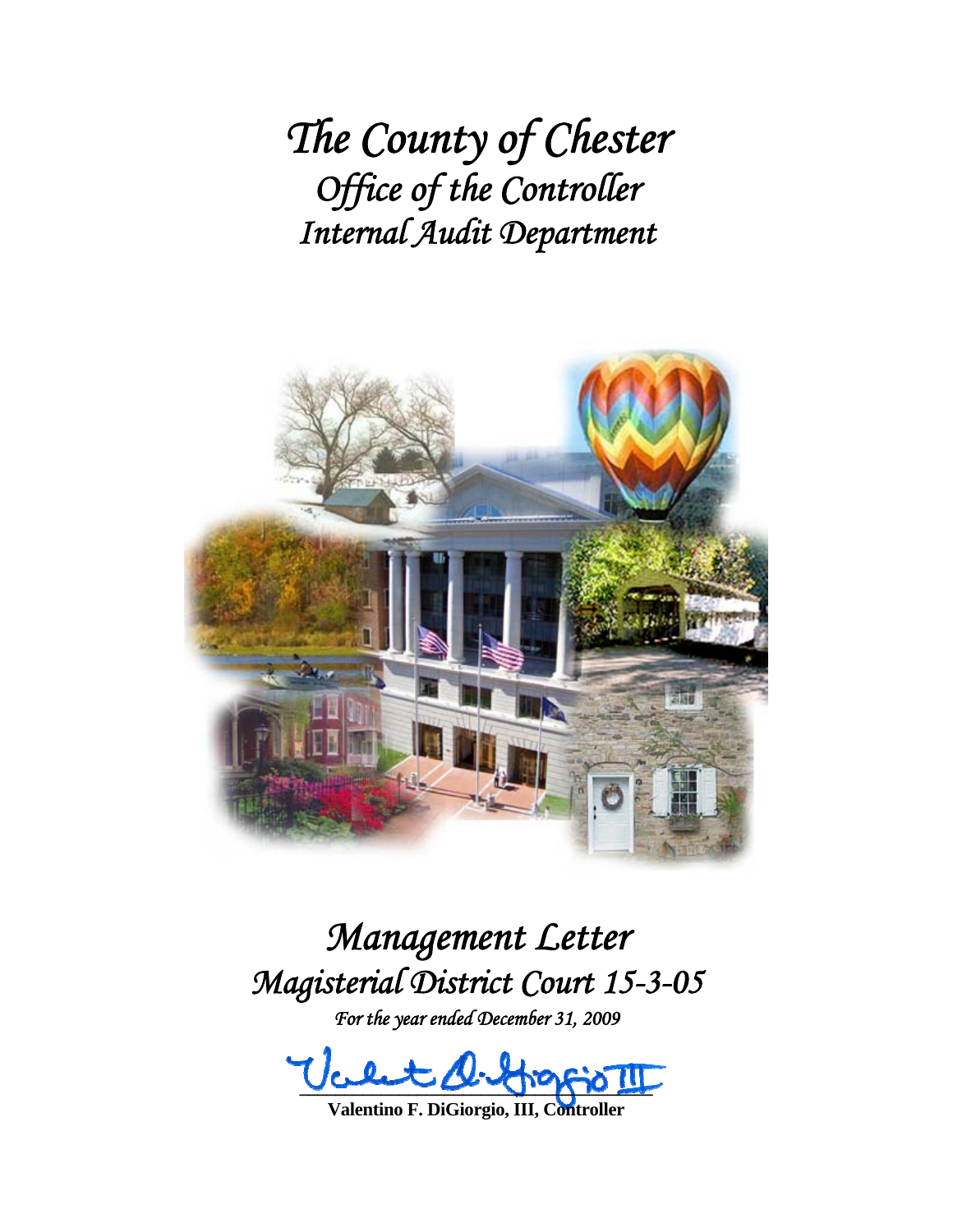## **To: District Judge Harry W. Farmer**

#### *Introduction*

On July 23, 2010, Internal Audit completed an audit of Magisterial District Court 15-3-05 (*District Court*). Carissa M. Petrelia was the auditor-in-charge. Internal Audit is required by the Pennsylvania County Code to review district courts annually to ensure compliance with policies and procedures mandated by the Administrative Office of Pennsylvania Courts and/or District Justice Administration and to assess their overall internal control structure. The scope of our audit included a review of the following:

- Cash and Petty Cash
- **Undisbursed Funds**
- Cash Receipts
- Manual Receipts
- Cash Disbursements
- Voided Transactions
- Overall Compliance.

We conducted our audit in accordance with generally accepted auditing standards and standards applicable to financial audits contained in Government Auditing Standards published by the Comptroller of the United States. We have also issued our Independent Auditor's Report on Compliance and Internal Control over Financial Reporting concurrent with this Management Letter. Disclosures and other information in that Report (also dated July 23, 2010) should be considered in conjunction with this Management Letter.

## *Executive Summary*

The management and staff of the *District Court* are, in all material respects, in compliance with policies and procedures set forth by the Administrative Office of Pennsylvania Courts and directives imposed by District Justice Administration.

Internal Audit would like to thank the management and staff of the *District Court* for their cooperation and assistance during the course of this audit.

Please feel free to contact our office at (610) 344-6064 should you have any questions or concerns.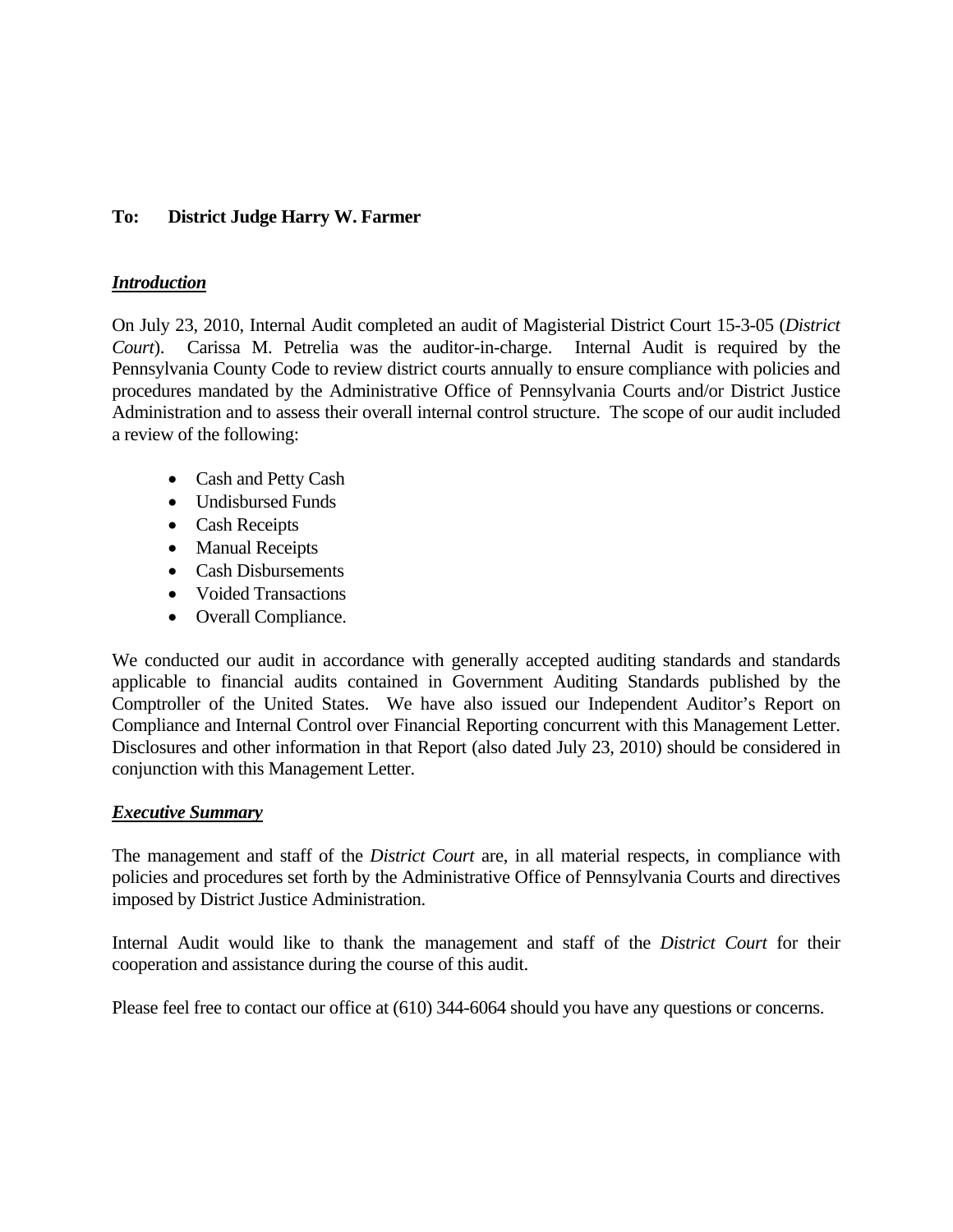## **COUNTY OF CHESTER**

## **MAGISTERIAL DISTRICT COURT 15-3-05**

## **FINDINGS AND RECOMMENDATIONS**

# **FOR THE YEAR ENDED DECEMBER 31, 2009**

## **I. INTERNAL CONTROL FINDINGS AND RECOMMENDATIONS**

## AUTHORIZATION / RECONCILIATION / DOCUMENTATION

## Finding 1: Cash

A credit adjustment did not have a corresponding debit adjustment. The original credit adjustment was due to a defendant being overcharged on their credit card (the system receipt amount was correct; however the amount entered in the credit card machine was incorrect).

#### Recommendation

Internal Audit recommends that the *District Court* contact District Justice Administration for direction on corrective action.

## *Auditee Response*

*Per District Justice Administration, I was instructed to do the debit adjustment which was processed on 6/16/10. Then do a separate deposit for \$0.10.*